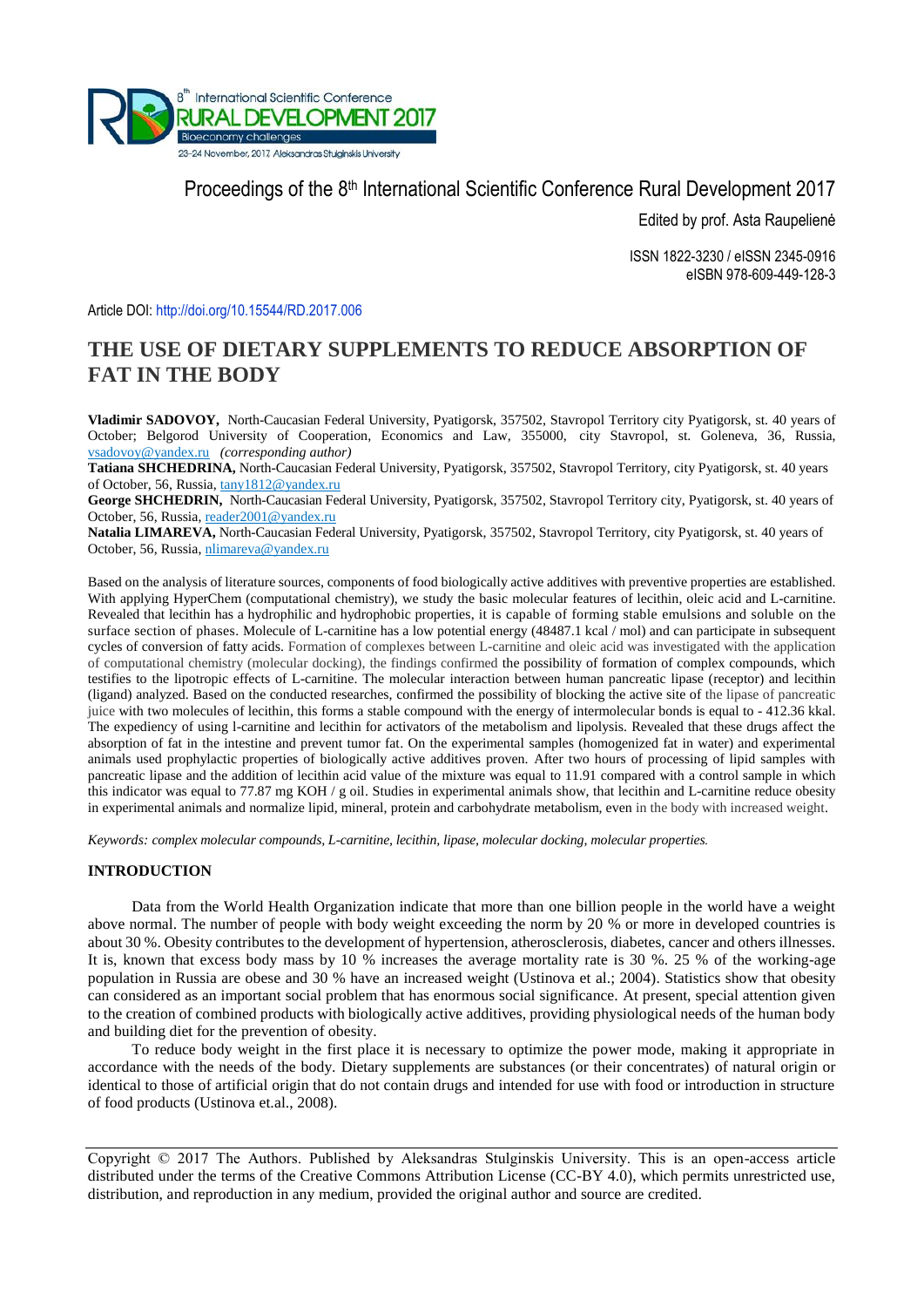One of the ways of creating functional food for the prevention of obesity is the development of technologies and compositions with biologically active additives. It is important that the ingredients used raw materials, allowing to adjust the nutritive value, functional and technological properties of finished products, as well as to predict the expected therapeutic effect.

In clinical practice for the treatment and prevention of obesity, the following types of dietary supplements used: activators of lipolysis and metabolic drugs prevent tumor fat and reduce fat absorption in the intestine, having other curative properties (Sadovoy et. al.; 2017).

For the prevention of obesity is of great interest to study the mechanism of activation of the lipolysis and metabolism, effects of dietary supplementation on fat absorption in the intestine. Most commonly used for these purposes, drugs are L-carnitine and lecithin. It is also, known that these food additives have multifunctional medical and preventive properties and a positive effect on the human body.

L-carnitine is a lipotropic factors, the main use of carnitine fat loss and stabilizing healthy body weight. Dietary Supplement lecithin is able to exert an antioxidant effect, refresh the damaged cells. Lecithin brings in the cells of the drugs, vitamins, and nutrients. A lack of lecithin can cause a variety of diseases, including neurological disorders (Nikolaeva, 2002; Sas. 2006; Timoshenko and Krasilnikov, 2007). Lipotropic properties and mechanism of reducing absorption of fat in the body when used in food identified dietary supplements are not well studied.

Knowledge of the molecular properties of the spatial structure of the formed complexes fatty acids with lipotropic compounds and enzyme systems with interlocks is an important step towards the understanding of the interaction of receptors with ligands. The design of new preventive foods for individuals with excess body weight requires information about the spatial structure of the interacting activators of lipolysis and drugs inhibiting the absorption and tumor fat.

The aim of the research is to study the impact of some dietary supplements (lecithin and L-carnitine) to reduce the absorption of fats in the living body.

#### **MATERIALS AND METHODS**

**Materials**. Pancreatin 4300 FIP for lipase (TU Russia 49-619-79), soya lecithin (YUVIKS-Pharm, Russia), sunflower oil, refined (GOST R 52465-2005), L-carnitine (TU 9197-046-58693373-07) and other ingredients and materials that meet the requirements of the current technical documentation which are approved for use.

**Methods.** The degree of lipid hydrolysis was determined using the tetrametric method according to GOST R 50457-92 (ISO 660-83) [Bazarnova, 2013; Sanitary Rules and Regulations 2.2.1.3218-14; Wilson and Walker, 2015).

The experiments on laboratory animals were conducted in accordance with sanitary, sanitary-epidemiological and hygienic regulations, requirements and good laboratory practice and conformed to directive 86/609/EEC (on the protection of animals used for scientific purposes). The animals kept in a vivarium of the Stavropol State Medical University, on the standard diet in accordance with the Sanitary Rules and Regulations 2.2.1.3218-14 (GOST R 50457- 92); rules of laboratory practice (USSR No. 5061-89; Rules Laboratory…), the requirements of the International Science Committee (Bulletin IKLAS, 1978) and the rules of work with the use of experimental animals (USSR Nr. 755).

Evaluation of safety and efficacy of the developed feedstuff performed on laboratory animals (white mice of both genders weighing  $20 - 30$  g).

For the processing of data in these studies, the following standard mathematical software packages used Statistic v.8.0, v.10.0, Statistic Neural Networks (SNN) v.4, Statistic Automatically Neural Networks Code Generator (SANN) v.8. For the modeling of quantum chemical characteristics, applied software packages HyperChem v.8 and AutoDock v.4 (Borovikov, 2001; Statistica…, 2001).

#### **RESULTA AND DISCUSION**

#### **Examination of molecular properties of dietary supplements**

At the initial stage to assess, the possibility of forming complex compounds have been studied the charge density distribution and molecular properties of fatty acid (oleic acid), L-carnitine and lecithin (Fig. 1). Due to the fact, that fatty acids are aliphatic monobasic compounds, which contain an unbranched chain, differ only by the number of carbon atoms, for simulation of the molecular properties used oleic acid (molecular weight 282.47 amu).

Results showed that the L-carnitine molecule (Fig. 1 a) has hydrophilic properties, as evidenced by the color scheme of the figure, the magnitude of the total charge density is equal to 0,105 eV and dipole moment – 21,53 D. The surface molecules of oleic acid hydrophobic, because the dipole moment and charge density is equal respectively equal to Debye 3.574 and the 0.06 eV, there is only one small section with hydrophilic properties (Fig. 1 b). A lecithin molecule has a low total electron density (0.01 eV) but it has hydrophobic and hydrophilic areas (Fig. 1c). The dipole moment characterizing a property of the dipole (magnitude of charge distribution on the van der Waals radius) is sufficiently small value (0 for molecules of lecithin). The results indicate that the lecithin is a surface-active agent has a high hydrophobic and hydrophilic activity that allows when used in water-fat mixtures to obtain stable emulsions at the interface of different substances.

104 Oleic acid has high potential energy (Total Energy equals 22.51 kcal/mol), which shows that it is an unstable compound involved in the energy process of ATP synthesis. Molecule of L-carnitine can participate in subsequent cycles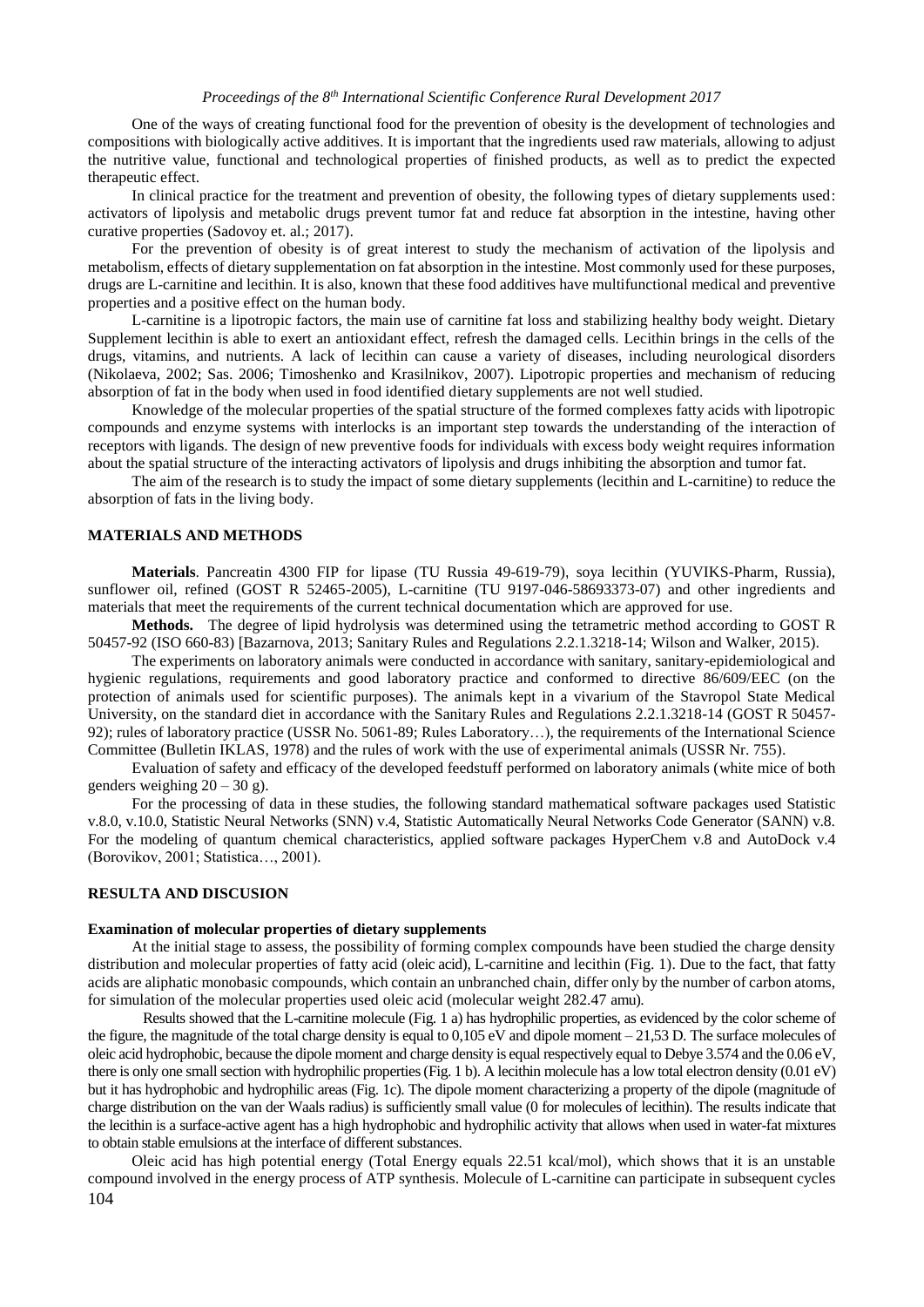of conversion of fatty acids Potential energy shows that it is a stable compound (Total Energy – - 48487.1 kcal/mol) (Fig. 1 a). The low value of mean square gradients of the molecules indicate a correctly performed procedure the geometry optimization of the structures of all studied molecules.



Figure 1. Charge distribution density in the molecules: a) L-carnitine; b) oleic acid; c) lecithin

Thus, the study of the molecular properties of biologically active additives showed that L-carnitine and lecithin are hydrophilic agents; a molecule of oleic acid with a small hydrophilic area is hydrophobic. Optimization of the spatial configuration of the structure of molecules and analysis of molecular properties necessary for studying of process of formation of the complexes by molecular docking.

#### **Complex compound analysis**

To set the level of assimilation of fat in the intestine in the presence of biologically active additives is possible by analyzing molecular docking complex compounds.

To assess the interaction of L-carnitine and oleic fatty acid (the transport and utilization of fats) and establishing a lipotropic property of biologically active additive in the application AutoDock performed molecular docking. The orientation and position of molecules relative to each other during the formation of the complex predict molecular docking. For docking of molecules in computer chemistry to model have been used the simulation. In this approach, the ligand and the receptor separated by physical distance, and the ligand in the active site of lipase proteolytic after a certain number of "steps" finds its optimal position. Steps performed to convert the studied molecules, rotation (including angular rotation) and the displacement, change of the internal structure of the ligand. At each step in the space changes, the energy state of the system simultaneously computes the molecular characteristics of each movement (Kosinsky et al., 2006; Sadovoy et. al., 2016).

In the result of molecular docking confirmed lipotropic effect of oleic acid and L-carnitine, these molecules form a stable complex, the intermolecular interaction energy is equal to  $- 89,08$  kkal. With the use of computer simulation in chemistry revealed that L-carnitine and lipase of pancreatic juice (spatial characteristics of the lipase are taken from the PDB Bank of protein molecules) to form a sufficiently stable compound (ligand/receptor). The intermolecular energy of the complex equal – 117.91 kkal, however, does not lock the active center of lipase; the enzyme continues to play a catalytic function, which leads to the hydrolysis of lipids.

In Fig. 2 shows the results of blocking the active site (clearly visible in Fig. 2a and 2b) pancreatic lipase with lecithin before and after molecular docking.

According to the obtained results of molecular docking (Fig. 2b) shows that the molecule of lecithin forms a strong complex with the enzyme, but does not complete blocking of the active site entrance or energy zone pancreatic lipase. The enzyme is able to continue to carry out the hydrolysis of lipids.

When used for simulation of two molecules of lecithin (first with one and then the other) there is a complete blocking of the active site of the enzyme. Forms a stable complex compound (the energy of intermolecular bonds is then equal to – 412.36 kcal). The active site of the lipase after docking does not exist (Fig. 2c) – the enzyme is not active.

Thus, computer modeling has shown that the use of lecithin as a food additive will allow inactivating the catalytic hydrolysis to block the active site of the enzyme, reduce absorption of fat in the gastrointestinal tract of the body.

The degree of lipids hydrolysis determined by the quantitative content of fatty acids (in the free condition, in the form of impurities). Evaluation of the hydrolytic process lead by the value of acid value. The effectiveness of biologically active additives tested on the experimental lipid compositions produced by the method of homogenization of the fat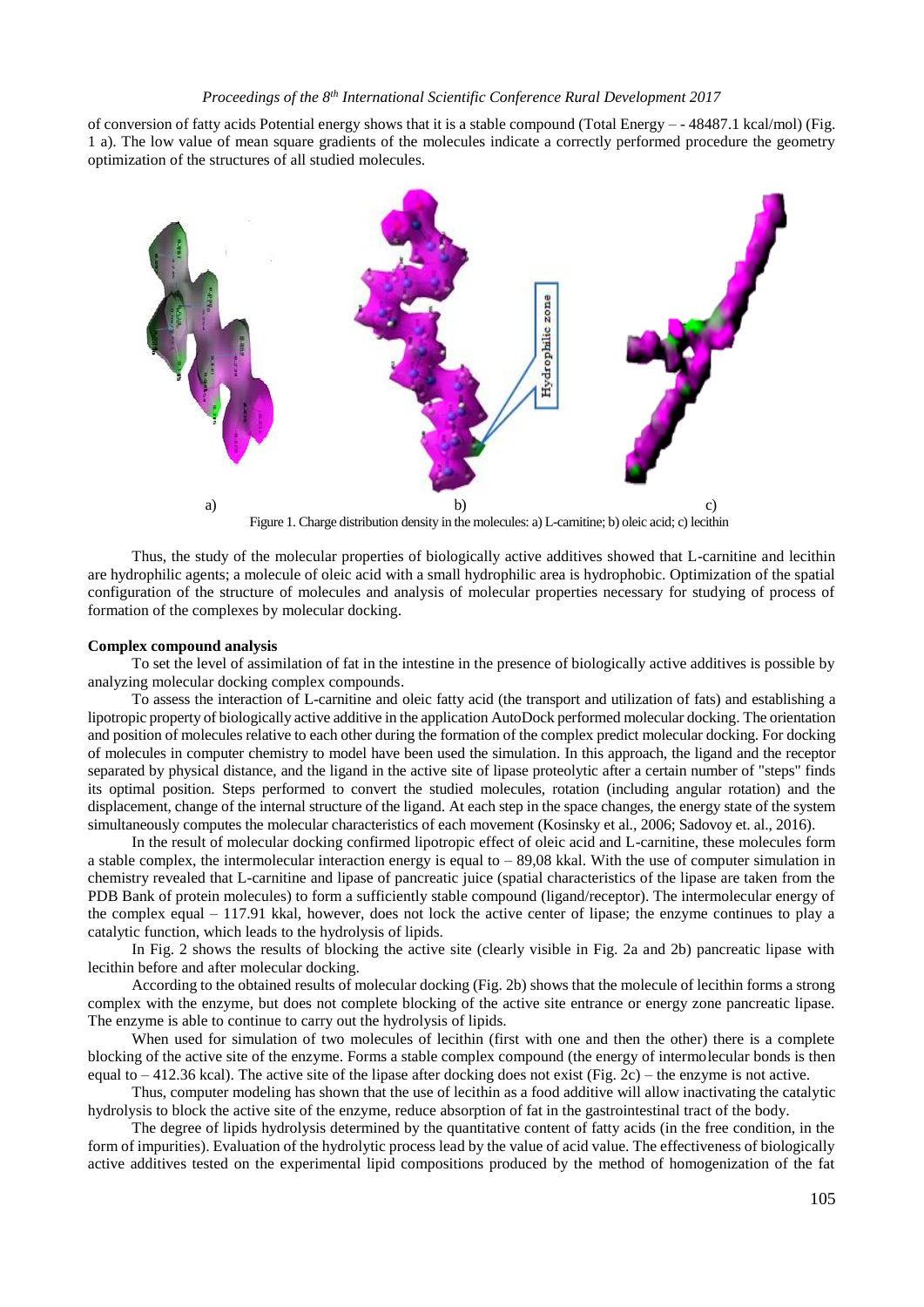fraction in water with the addition of products containing lecithin. The quantitative content of biologically active additives in the experimental lipid samples were determined in proportion to their physiological norm of consumption.



As the enzyme preparation in the experimental studies used pharmacy pancreatic lipase. The enzyme lipase is active in the range of active acidity equal to  $8 - 9$ , adjustment of the pH of the fat-water mixture led with 0.1 N sodium hydroxide solution (Tregubova and Ismailov, 2012; Tregubova et. al., 1998). The homogeneous mixture was subjected to thermal treatment at 37°C through each 30 minute time interval was selected samples, which determine the degree of hydrolysis of fat.

It is established that experienced the lipid sample processed with addition of lecithin after two hours of enzymatic hydrolysis at 37 $\degree$ C had the lowest rate of acid number equal to 11.91 mg KOH / g oil, control sample made without the use of dietary supplements had a higher degree of hydrolysis (77.87 mg KOH / g oil). Found that lecithin helps to reduce the efficiency of the hydrolytic action of pancreatic lipase. By results of researches, established that the highest activity of the drug pancreatic occurs at the initial stage of enzymatic hydrolysis (first 30 minutes).

Based on studies on the enzymatic hydrolysis of the lipid fraction of the experimental sample with a blocker of lipase, and given the consumption rates used biologically active ingredients developed the technology of obtaining and the composition of the food supplement containing lecithin. For indicators of microbiological and oxidative spoilage developed composition did not exceed the indicators established by the sanitary rules and norms № 2.3.2.1078-01.

To assess dietary and preventive properties of the developed biologically active compositions in the experimental animals was modeled obesity by increasing caloric intake with an excessive amount of lipids. The experiments the studies were conducted on white mice (weighing  $20 - 30$  g), divided into three groups (experience 1, experience 2 and control). Individual weight in the groups studied differed from each other by 10-15 %. Experienced groups was modeled obesity by increasing energy value of the diet (adding in food an excessive amount of lipid – 19%). The experimental group for the experiment received food enriched with fats. After two weeks in the diet of the animals of the group experience 2 were administered the researched dietary supplements. At the end of the experiment (40 days) blood of the experimental group 2 of animals on the content of lipids, cholesterol, triglycerides, protein, glucose and urea (6.58 g/l 0.80 mmol/l 0.84 mmol/l, 68.86 g/l, 6.58 mmol/l and 8.50 mg/l, respectively) differed from experimental group 1 and were close to control group.

On the basis of the conducted researches it is established that the use in the diet of specially selected dietary supplements (a certain ratio) can have on a living organism is not only preventative action, but also contribute to the treatment of various diseases. Developed in the experiment, the composition of biologically active additives lecithin and L-carnitine normalizes the metabolism of lipids, proteins, carbohydrates and mineral substances reduce the process of obesity even in the body with increased weight.

## **CONCLUSION**